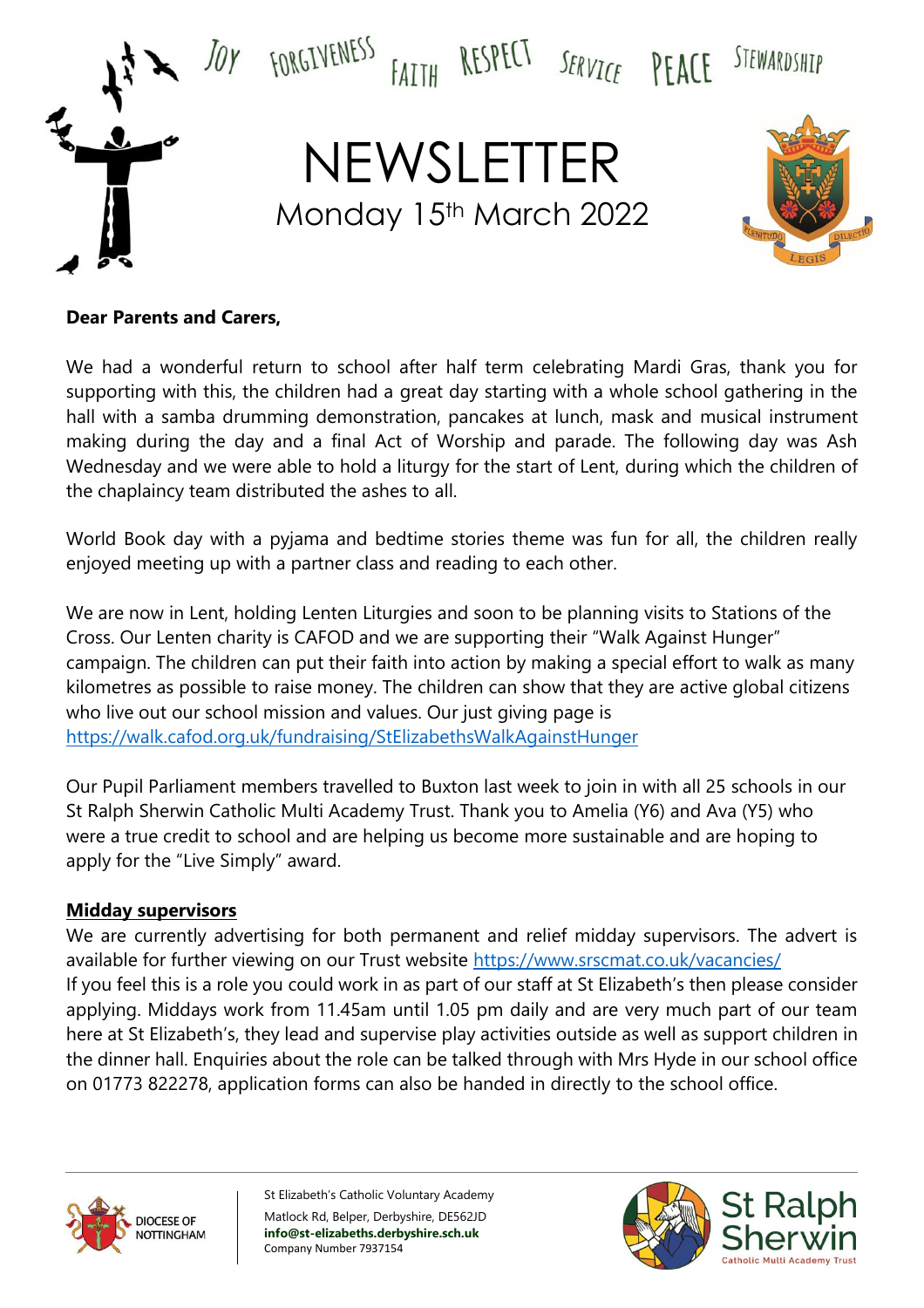# **Parent Consultation Evenings.**

Parent Consultation Evenings are this week, all held on School Cloud. School Cloud can be accessed by both Apple and Android phones as well as laptops or tablets. If you are in need of any technical support for this please give Mrs Hyde a call who can talk you through the process, from booking online to signing in on the night. It has been a huge success in keeping us all in contact as well as saving journeys, waiting time and parents needing childminders/babysitters to be able to have appointments. Thank you for all of your positive comments with this way of holding our consultation evenings.

Iona class are holding consultations on Tuesday  $15<sup>th</sup>$  and Wednesday  $16<sup>th</sup>$  of March. Years 1 to 6 will all be on Wednesday 16<sup>th</sup> and Thursday 17<sup>th</sup> March.

# **Mother's Day Gift Sale**

The SEA will be hosting a Mother's Day gift sale this Thursday 17th March. This will be a lovely opportunity for all the children to buy a little gift, which will be wrapped for them, to give to Mum (or a loved member of their family) on Mother's Day. The children are allowed to bring in £2 on Thursday if they would like to buy a gift. There will just be one item per child available. Thank you in advance to all members of our SEA (ST Elizabeth's Association) fund raising group for organising and staffing this event.

# **Diary Dates**

Don't forget to scroll down to see the most up to date events taking place in our school community, the calendar of events gets edited and up-dated regularly so please refer to our latest edition.

God bless, Mrs Clemens.

# **Calendar of Events – 2022**

| 4 <sup>th</sup> -18 <sup>th</sup> March | STEM week                                   | All pupils                           |
|-----------------------------------------|---------------------------------------------|--------------------------------------|
| Tuesday 15th March                      | <b>EYFS Parent Consultation Evening via</b> | EYFS pupils only                     |
|                                         | School Cloud                                |                                      |
| Wednesday 16th March                    | Parent Consultation Evening via School      | All pupils                           |
|                                         | Cloud                                       |                                      |
| Thursday 16th March                     | Parent Consultation Evening via School      | All pupils – except EYFS             |
|                                         | Cloud                                       |                                      |
| Friday 18th March                       | Y5 class liturgy with Fr Michael            | Y5 pupils                            |
| Monday 21st March                       | LAMDA exams                                 | Pupils involved in the LAMDA group   |
| Wednesday 23rd March                    | Y1 class trip to National Space Centre      | Y1 pupils                            |
| Wednesday 23rd March                    | Parent Consultation Evening for Assess      | SEND pupils and their parents/carers |
|                                         | Plan Do and Review (APDR) charts via        |                                      |
|                                         | <b>School Cloud</b>                         |                                      |
| Thursday 24th March                     | Roman Day for Y4                            | Y4 pupils                            |
| Friday 1st April                        | Y1 class liturgy with Fr Michael            | Y1 pupils                            |
| Monday4th to Wednesday                  | Y5 class residential trip to Ravenstor YHA  | Y5 pupils                            |
| 6 <sup>th</sup> April                   |                                             |                                      |
| Wednesday 6th April                     | Y3/4 Easter Production for Y3 parents       | All Y3/4 pupils on stage             |



St Elizabeth's Catholic Voluntary Academy Matlock Rd, Belper, Derbyshire, DE562JD **info@st-elizabeths.derbyshire.sch.uk** Company Number 7937154